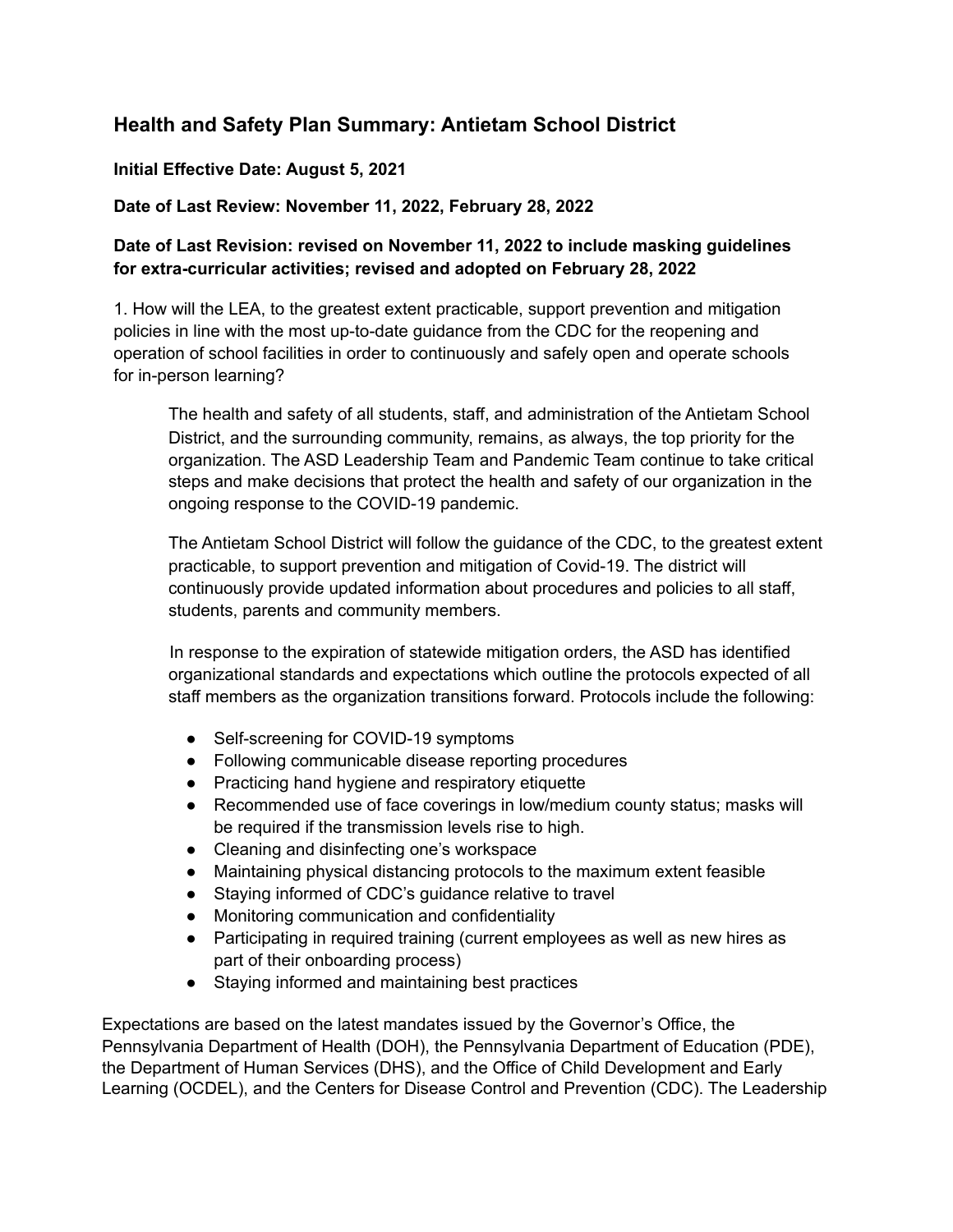Team and Pandemic Team will continue to monitor communications. As conditions change related to COVID-19, protocols are subject to change.

2. How will the LEA ensure continuity of services, including but not limited to services to address the students' academic needs, and students' and staff members' social, emotional, mental health, and other needs, which may include student health and food services?

The Antietam School District is planning for a return to full in-person instruction in the fall of 2021 pending any change in mandates from PDE / DOH.

ASD educational programs and services may shift between in-person and virtual/hybrid depending on health circumstances as the Leadership and Pandemic team determine appropriate/necessary, and /or as directed by DOH. The Antietam School District will consider multiple factors of student and staff health, safety, and well-being when making decisions regarding instructional models.

The ASD continues to make resources available through its employee assistance provider, online training system, and intranet site containing additional resources to include wellness information*.*

The district staff and administration will address the academic and social/emotional needs of our students through programs and initiatives specifically designed to provide individualized support as our students return to full in-person learning this school year.

3. Use the table below to explain how the LEA will maintain the health and safety of students, educators, and other staff and the extent to which it has adopted policies, and a description of any such policy on each of the following safety recommendations established by the CDC.

| a. Universal and correct wearing of masks; CDC<br>continues to recommend masking and physical<br>distancing as key prevention strategies. | The Antietam School District will follow<br>the recommendation of the CDC and/or<br>PA-DOH for universal masking in ASD<br>buildings. The CDC now recommends<br>face coverings at the levels outlined<br>below, based on county levels. The<br>following guidelines will be followed<br>(released 2/25/2022): |
|-------------------------------------------------------------------------------------------------------------------------------------------|---------------------------------------------------------------------------------------------------------------------------------------------------------------------------------------------------------------------------------------------------------------------------------------------------------------|
|-------------------------------------------------------------------------------------------------------------------------------------------|---------------------------------------------------------------------------------------------------------------------------------------------------------------------------------------------------------------------------------------------------------------------------------------------------------------|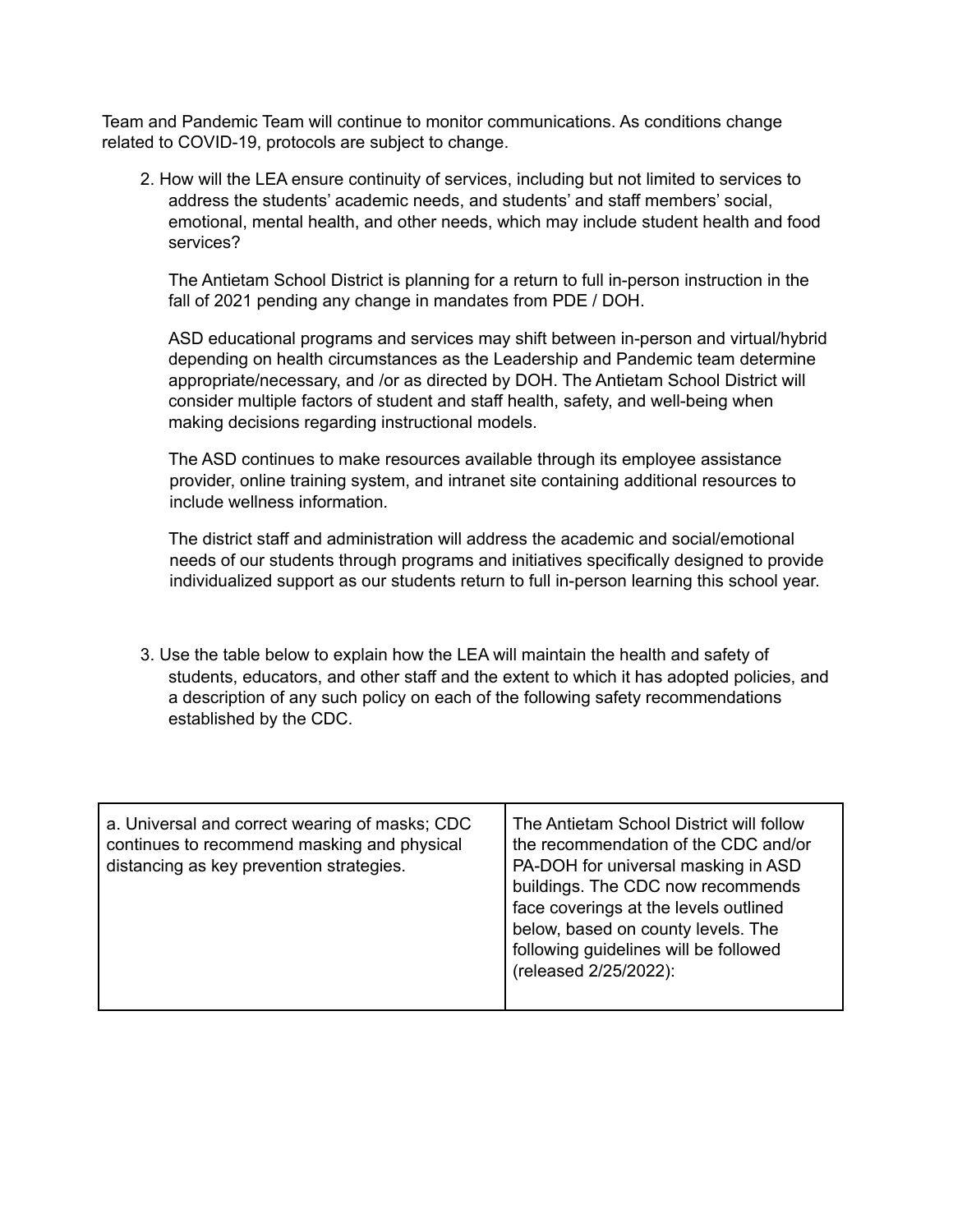

| b. Modifying facilities to allow for physical<br>distancing (e.g., use of the latest mandates<br>provided by PDE, DOH, cohorts/podding); | The Antietam School District will adhere to<br>CDC guidance, and OCDEL regulations<br>relative to physical distancing.                                                                                                                                                                                   |
|------------------------------------------------------------------------------------------------------------------------------------------|----------------------------------------------------------------------------------------------------------------------------------------------------------------------------------------------------------------------------------------------------------------------------------------------------------|
|                                                                                                                                          | Physical distancing to the maximum extent<br>feasible will continue to be recommended<br>for indoor and outdoor spaces regardless of<br>vaccination status.                                                                                                                                              |
|                                                                                                                                          | Specific to Cafeteria/Food Service:<br>ASD will maximize physical distance as<br>much as possible when students are<br>moving through the food service line and<br>while eating. Additional spaces outside of<br>the cafeteria for mealtime seating may be<br>used as feasible to facilitate distancing. |
|                                                                                                                                          | As per the CDC, students, teachers, and<br>staff who are fully vaccinated do not need to<br>distance while eating.                                                                                                                                                                                       |
|                                                                                                                                          | Given the very low risk of transmission from<br>surfaces and shared objects, there is no<br>need to limit food service approaches to<br>single use items and packaged meals.                                                                                                                             |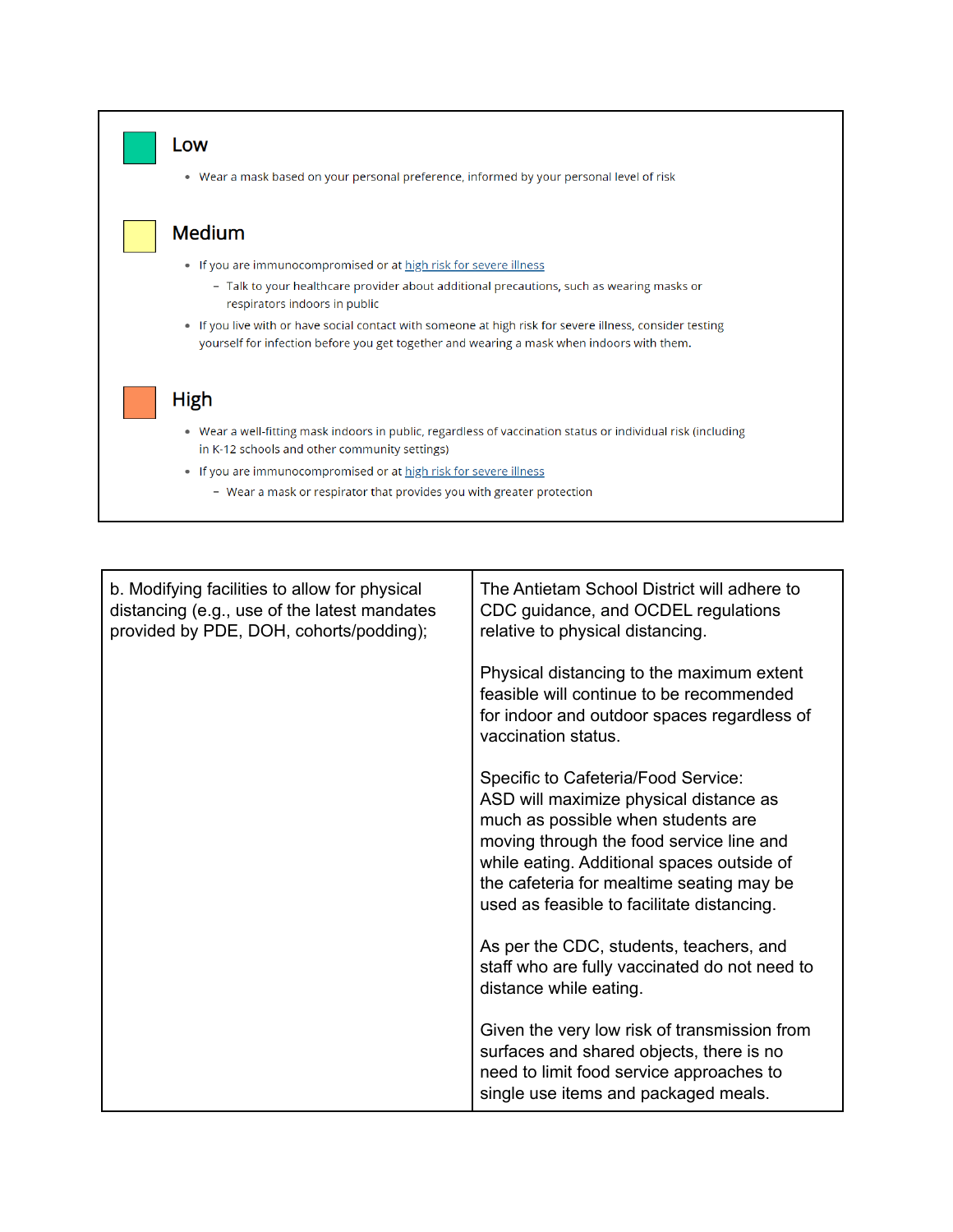| c. Handwashing and respiratory etiquette;                                                                                            | Students and staff should practice<br>handwashing and respiratory etiquette<br>(covering coughs and sneezes) to keep<br>from getting and spreading infectious<br>illnesses including COVID-19. Staff will help to<br>monitor and reinforce these behaviors and<br>our buildings will provide adequate<br>handwashing supplies.<br>If handwashing is not possible, staff and<br>students will use hand sanitizer with at least<br>a 60% alcohol content.                                                                                                                                                                                                                                                                                                                                                                                                                                  |
|--------------------------------------------------------------------------------------------------------------------------------------|------------------------------------------------------------------------------------------------------------------------------------------------------------------------------------------------------------------------------------------------------------------------------------------------------------------------------------------------------------------------------------------------------------------------------------------------------------------------------------------------------------------------------------------------------------------------------------------------------------------------------------------------------------------------------------------------------------------------------------------------------------------------------------------------------------------------------------------------------------------------------------------|
| d. Cleaning and maintaining healthy<br>facilities, including improving ventilation;                                                  | The ASD will adhere to the following<br>guidelines/procedures:<br>• Cleaning once a day is sufficient to<br>remove potential viruses that may<br>be on surfaces. Disinfecting<br>removes any remaining germs on<br>surfaces, which further reduces any<br>risk of spreading infection.<br>• If a building has had a sick person or<br>someone who tested positive for<br>COVID-19 within the last 24 hours,<br>custodians will clean and disinfect<br>the space.<br>Specific to Ventilation, the ASD will adhere<br>to the following guidance:<br>• Ventilation is one component of<br>maintaining healthy environments,<br>and is an important COVID-19<br>prevention strategy for schools and<br>childcare programs.<br>• Ventilation systems should provide<br>acceptable indoor air quality, as<br>defined by ASHRAE Standards for<br>the current occupancy level for each<br>space. |
| e. Contact tracing in combination with<br>isolation and quarantine, in collaboration with<br>the State and local health departments; | <b>Modified Quarantine Requirements -</b><br><b>Effective Friday, March 11, 2022</b>                                                                                                                                                                                                                                                                                                                                                                                                                                                                                                                                                                                                                                                                                                                                                                                                     |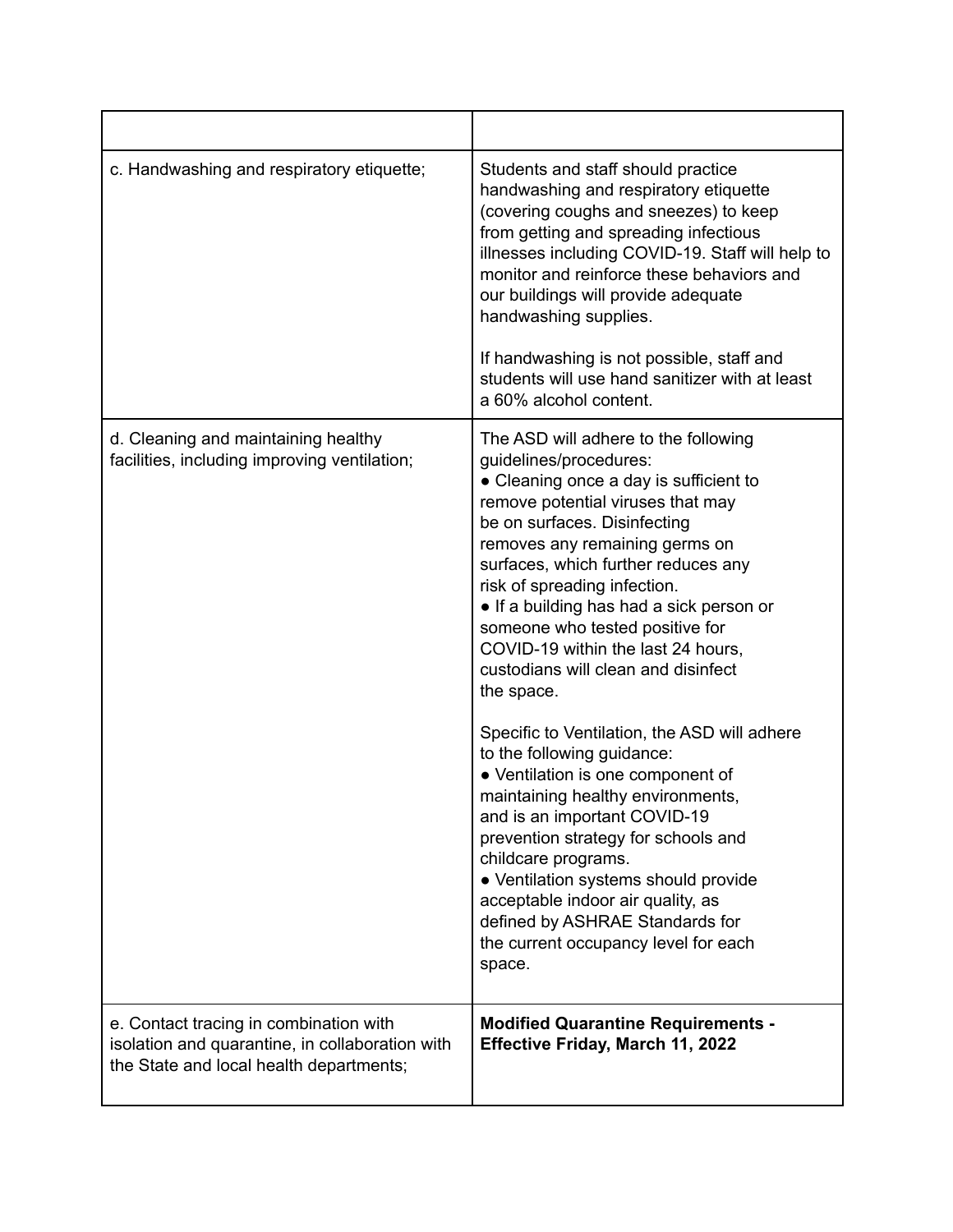|                                                              | Notification only – no quarantine requirements                                                                                                                                                  |
|--------------------------------------------------------------|-------------------------------------------------------------------------------------------------------------------------------------------------------------------------------------------------|
|                                                              | <b>Quarantining:</b> Individuals exposed to<br>COVID-19 who are not exhibiting any<br>symptoms will no longer be required to<br>quarantine from school                                          |
|                                                              | Students and staff should stay home if ill*                                                                                                                                                     |
|                                                              | Staff who feel ill should notify their supervisor<br>per the usual procedures and not report to<br>work                                                                                         |
|                                                              | <b>Modified Contact Tracing Requirements:</b><br>Effective Friday, April 1, 2022.                                                                                                               |
|                                                              | Students and staff should stay home if ill*                                                                                                                                                     |
|                                                              | Staff who feel ill should notify their supervisor<br>per the usual procedures and not report to<br>work                                                                                         |
|                                                              | * Isolation/quarantine protocols for individuals<br>who are exhibiting COVID-19 symptoms or<br>have a positive case of COVID-19 will be<br>determined by PA Department of Health<br>directives. |
| f. Diagnostic and screening testing;                         | Students, teachers, and staff should stay<br>home when they have signs of any<br>infectious illness and will be referred to their<br>healthcare provider for testing and care.                  |
| g. Efforts to provide vaccinations to school<br>communities; | CDC recommends everyone 5 years and<br>older get a COVID-19 vaccine to protect<br>against COVID-19.                                                                                             |
|                                                              | The CDC has provided a toolkit for schools<br>with resources for promoting vaccinations in<br>students and staff.                                                                               |
|                                                              | The ASD will make residents, community<br>members, staff, students, and parents<br>aware of local vaccination opportunities as<br>they become available.                                        |
|                                                              |                                                                                                                                                                                                 |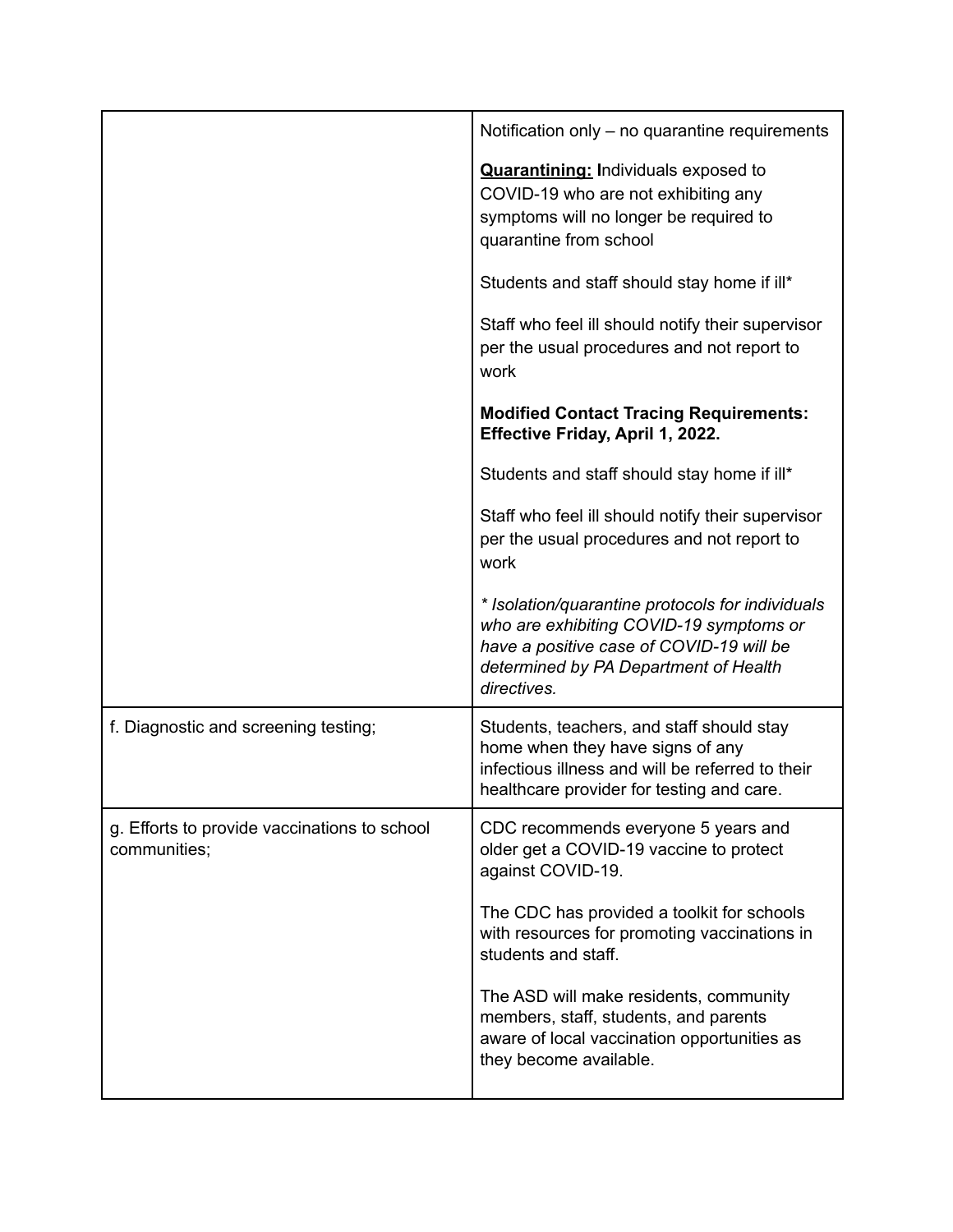| h. Appropriate accommodations for<br>students with disabilities with respect<br>to health and safety policies; | Federal and state disability laws may<br>require an individualized approach for<br>students with disabilities with respect<br>to health and safety policies; and<br>Family Service Plan (IFSP), Individualized<br>Education Program (IEP), or Section 504<br>plan.                                                                                                                                         |
|----------------------------------------------------------------------------------------------------------------|------------------------------------------------------------------------------------------------------------------------------------------------------------------------------------------------------------------------------------------------------------------------------------------------------------------------------------------------------------------------------------------------------------|
|                                                                                                                | ASD administrators and staff will work with<br>families to consider adaptations and<br>alternatives to prevention strategies as<br>needed, while maintaining efforts to protect<br>all students and staff from COVID-19.                                                                                                                                                                                   |
| i. Coordination with state and local health<br>health officials;                                               | ASD will continue to work with local public<br>health officials, consistent with applicable<br>laws and regulations, including those<br>related to privacy, to determine the<br>prevention strategies needed in our area by<br>monitoring levels of community<br>transmission (i.e., low, medium, or high) and<br>local vaccine coverage, and use of screening<br>testing to detect cases in K-12 schools. |